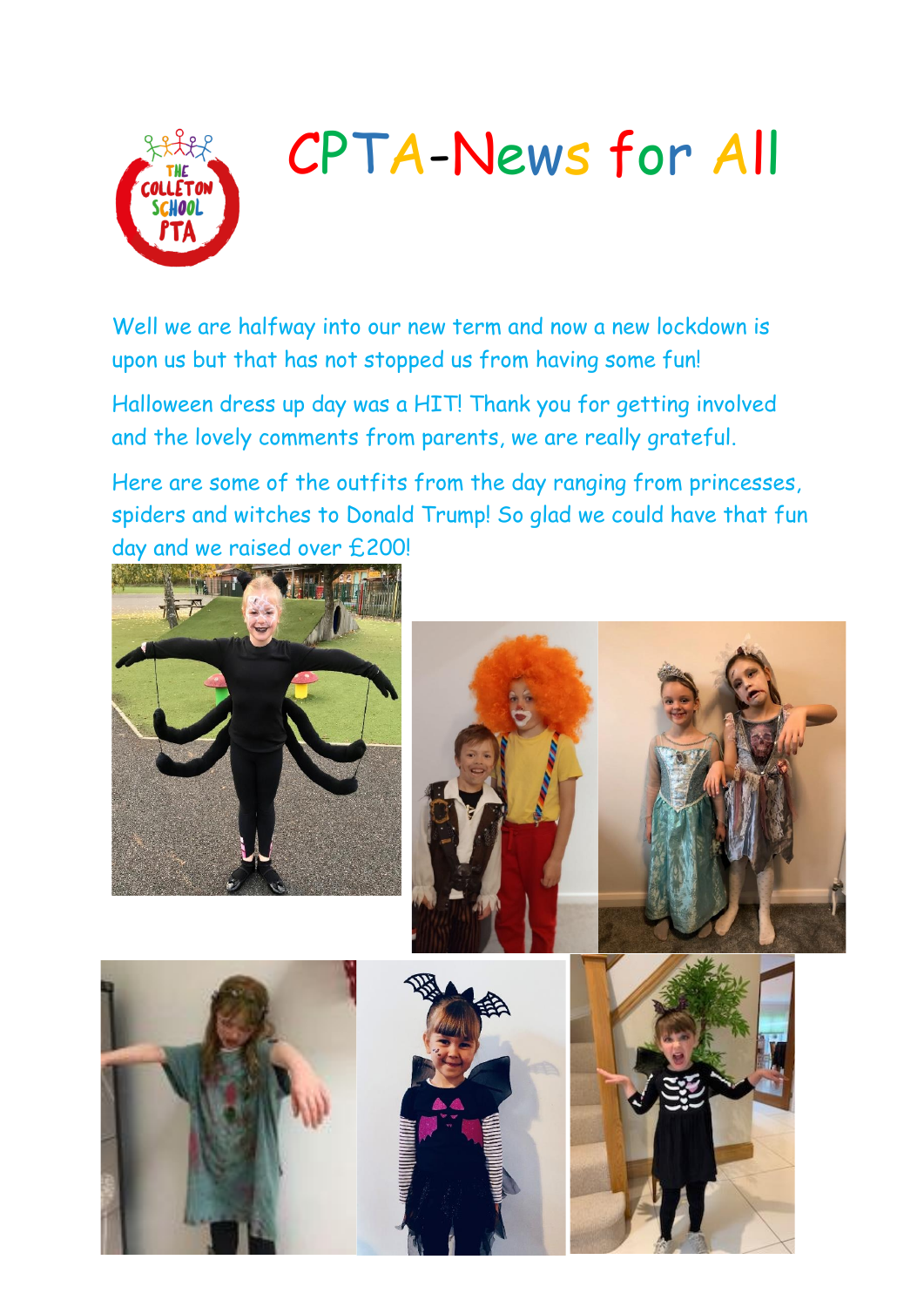

### **New to the CPTA!**

We are very excited to announce that we have set up an Easyfundraising account and AmazonSmile. For those not aware if you do your normal shopping through these websites the school will get a percentage. So we are asking you to please set this up on your devices. You can raise money for the school while doing your on-line shopping. Perfect while we are in lockdown too! It's really simple to set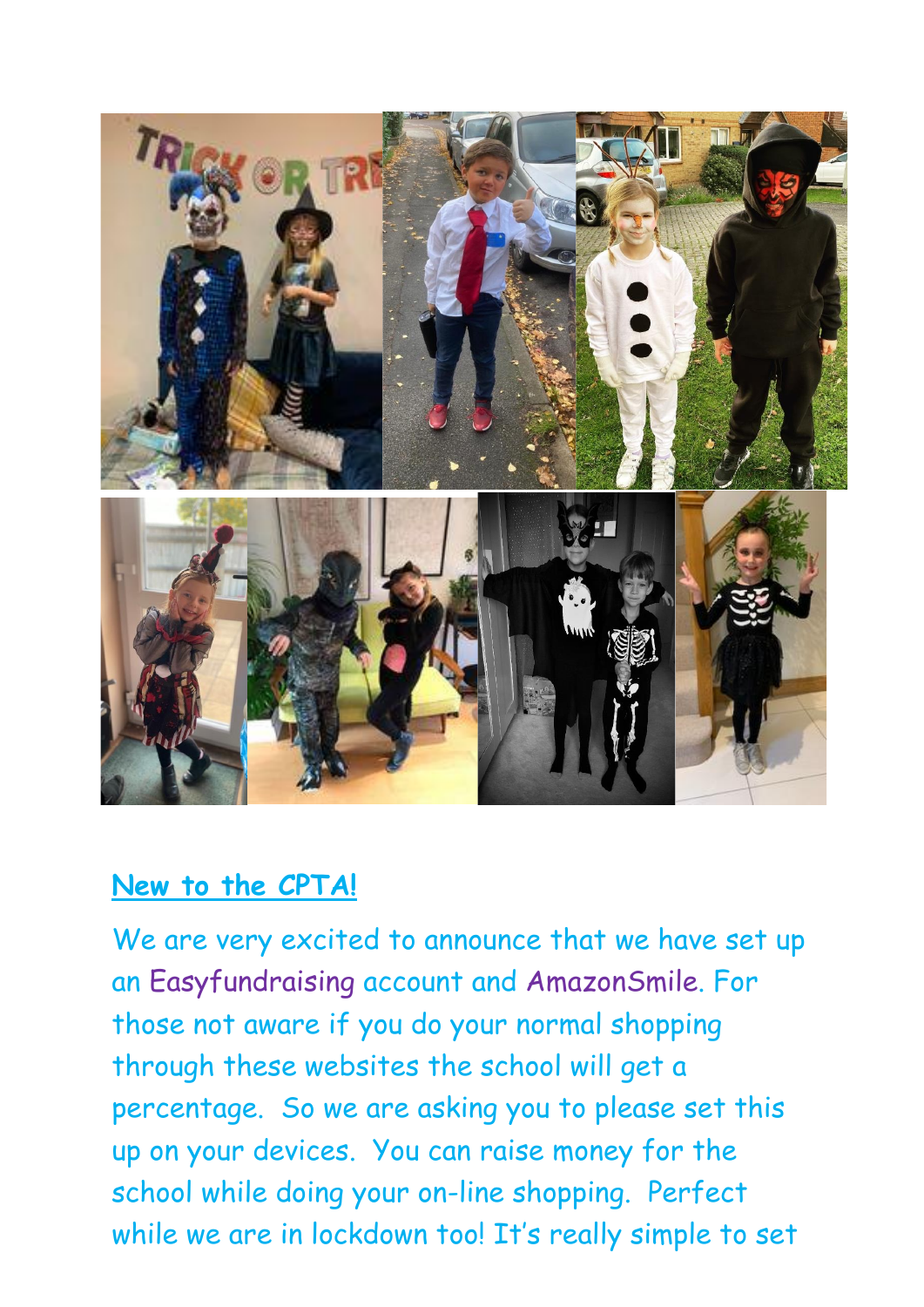up and doesn't cost you anything so it's a win-win situation.

For easyfundraising follow this link: https://www.easyfundraising.org.uk/causes/colletons choolassoc/?invite=HGXV53%26referralcampaign=c2s%26utm\_campaign=admintrigger%26utm\_content=srt&utm\_source=adobecamp aign&utm\_medium=email&utm\_campaign=referral-2018&utm\_content=trigger-supp-referee-raised-2018&origin=RTND2

We will be holding our AGM via Microsoft Teams on 26<sup>th</sup> November at 7.30pm.

Please join us to see what the CPTA is, how much we have raised in the past year and how you can get involved. We would love to see some new faces as well as the old!

More than ever we need your help.

Due to COVID-19 we are spending more money on essential IT equipment so that none of our children will be disadvantaged by the disruption that the pandemic has brought upon us.

#### **How can you help?**

We need helpers to join in the events committee to bring ideas on how to run events.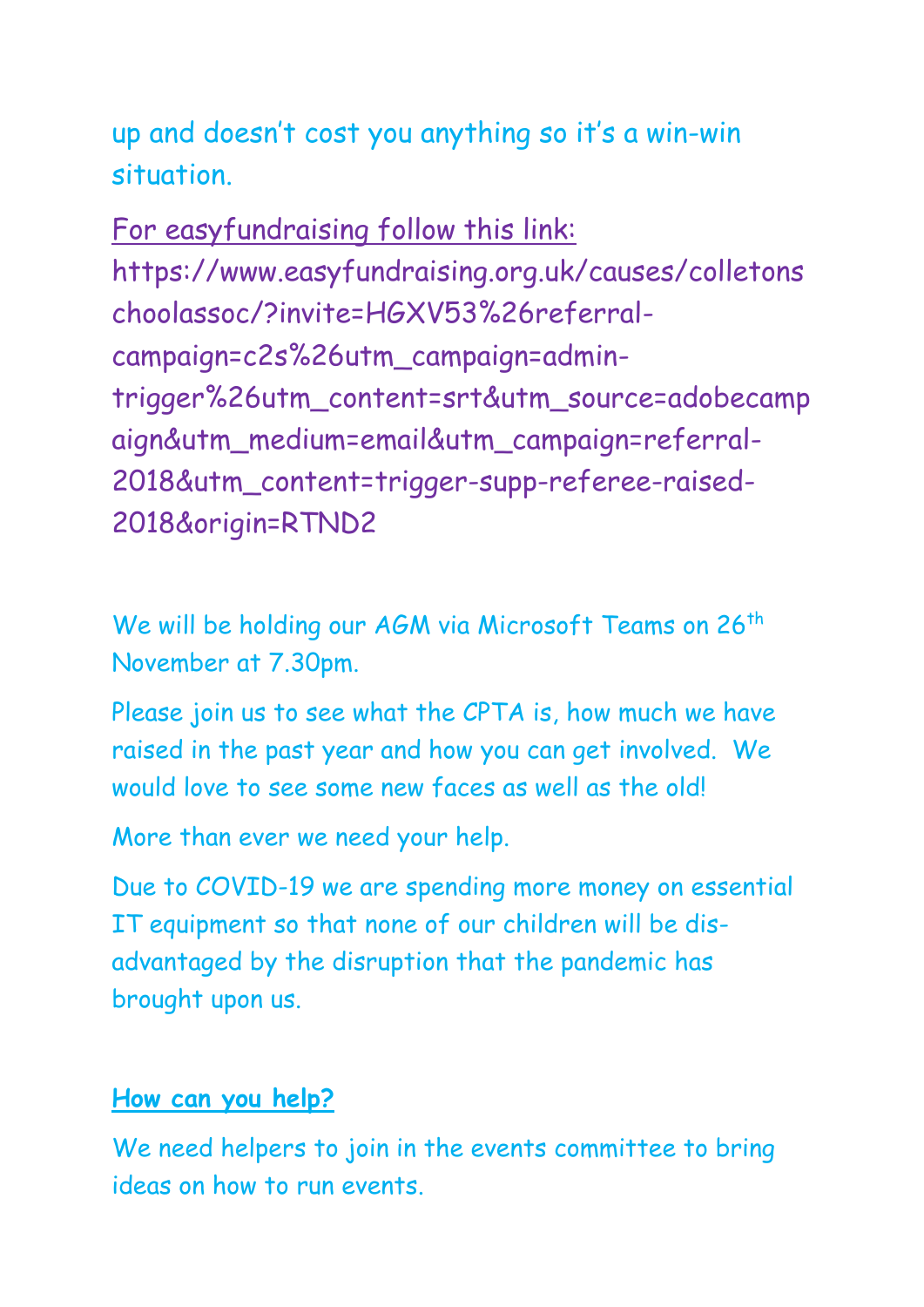We will also need some present wrappers in the next couple of weeks too.

The only beauty of this pandemic is that as our events are going to be virtual, for the time being, your help can be done around your work/home commitments.

If you are interested in helping out in any capacity then please do contact us. We aim to make fundraising a fun and friendly experience; it is also a great way to make friends and get to know people (often with a glass of something red or white in our hands  $\mathcal{E}$ ).

## **Your CPTA**

Chairperson: Stephanie Robilliard

Deputy Chairs: Yvonne Burke and Caron Cartmell

Secretary: Sara D'Arcy

Treasurer: Adriana Pearson

Raffle Organiser: Eleanor Bowden

Class Reps:

Foundation: Vacancy

Year 1: Caroline Rose, Rachel Bowyer

Year 2: Anna Darling

Year 3: Yvonne Burke

Year 4: Vacancy

Year 5: Vanessa Steele, Suzanne Blake

Year 6: Rebecca Warner